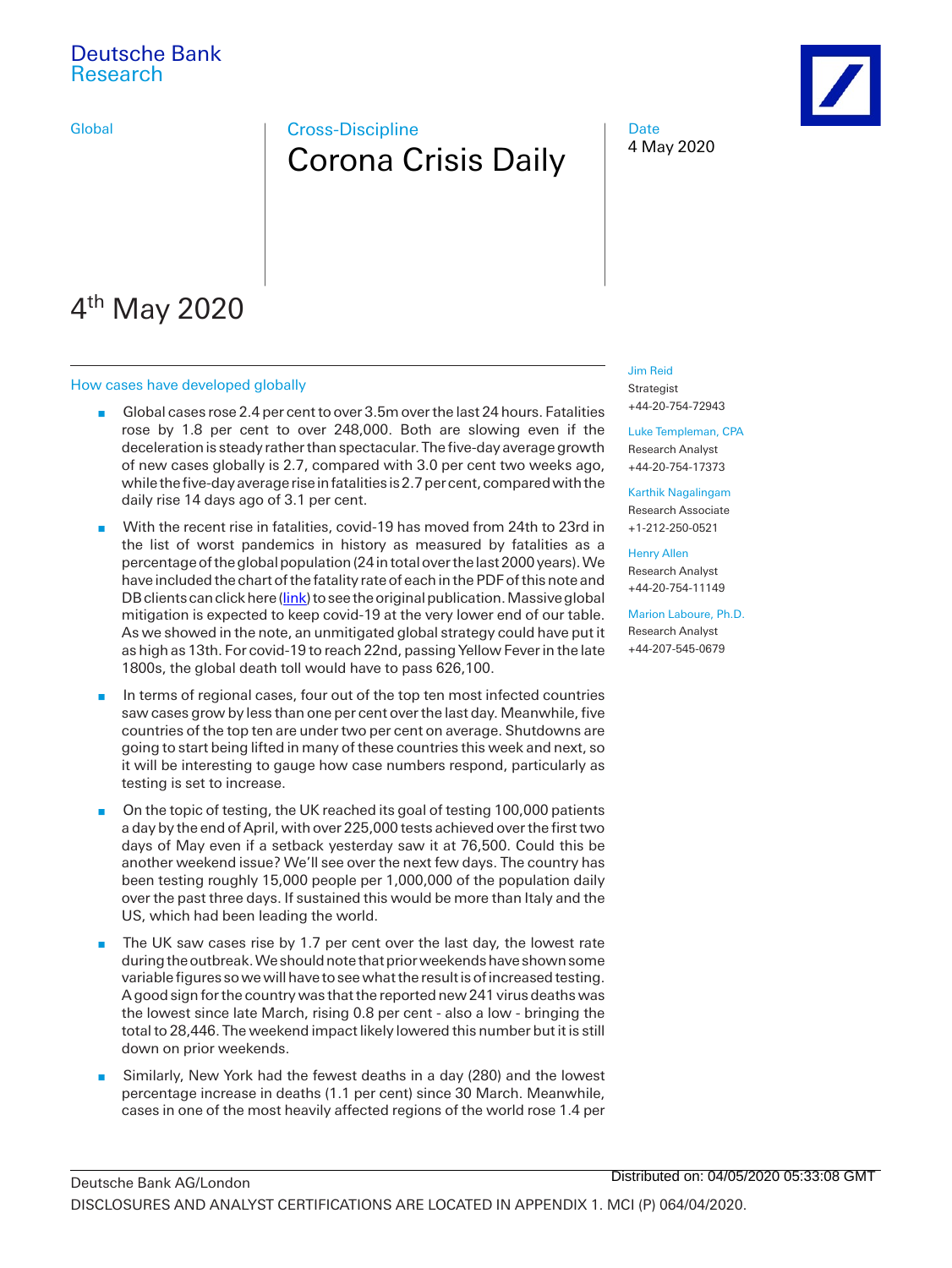cent to 323,883. This is in-line with the seven-day range and down from 2.0 per cent 14 days ago.

- More broadly the US as a whole saw cases grow by 2.2 per cent to over 1.15 million, just below the 5 day average of 2.7 per cent. Fatalities in the country rose by 3.3 per cent, a little higher than the five-day average of 3.0 per cent.
- **n** German cases rose by 0.4 per cent, the slowest daily rise yet. Meanwhile fatalities in the country rose by 0.8 per cent, the first daily rise of less than 1.0 per cent.
- **n** Russia and Brazil continue to be areas of concern as two heavily affected areas are still seeing relatively high case growth. Russia added over 10,000 cases over the last 24 hours – the most in a single day yet – increasing for a fifth day in a row. Total confirmed cases in Russia rose 8.6 per cent to 134,687, the biggest one day percentage rise in the last week. Nearly half of the new cases are asymptomatic, according to Moscow. The capital now accounts for nearly 56 per cent of new infections.
- Brazil saw a 4.9 per cent increase to over 100,000 confirmed cases, while this is slower than the 5 day average of 6.9 per cent, the trend for the country is still flat to rising when compared with case growth 14 days ago. Fatalities in the country rose 4.3 per cent, the lowest levels since the start of the country's outbreak.
- Singapore is another region of the world that has seen an uptick in virus activity in recent weeks. The country confirmed 657 new virus cases over the last day. The 3.7 per cent increase is below the five-day average of 4.0 per cent. The country announced that the vast majority of cases are foreign workers living in dormitories. Fatalities seen in the city-state remain very contained with only 18 confirmed deaths.
- $\blacksquare$  Italy, the second most affected country in the world, has seen cases grow by less than one per cent on average during the last week. Over the last 24 hours, Spain saw 164 new fatalities, bringing total deaths to 25,264, a 0.7 per cent increase. This is the lowest the country has seen in the recovery. Spanish cases grew by 0.6 per cent, the lowest yet, to just over 247,000.
- Italy had 174 new coronavirus deaths over the last 24 hours (0.6 per cent), which is the lowest toll since 168 on the day that the lockdown started on March 10. Cases in Italy have also slowed in a similar way, with a 0.7 per cent rise in cases over the last day, also the lowest since the start of the lockdown.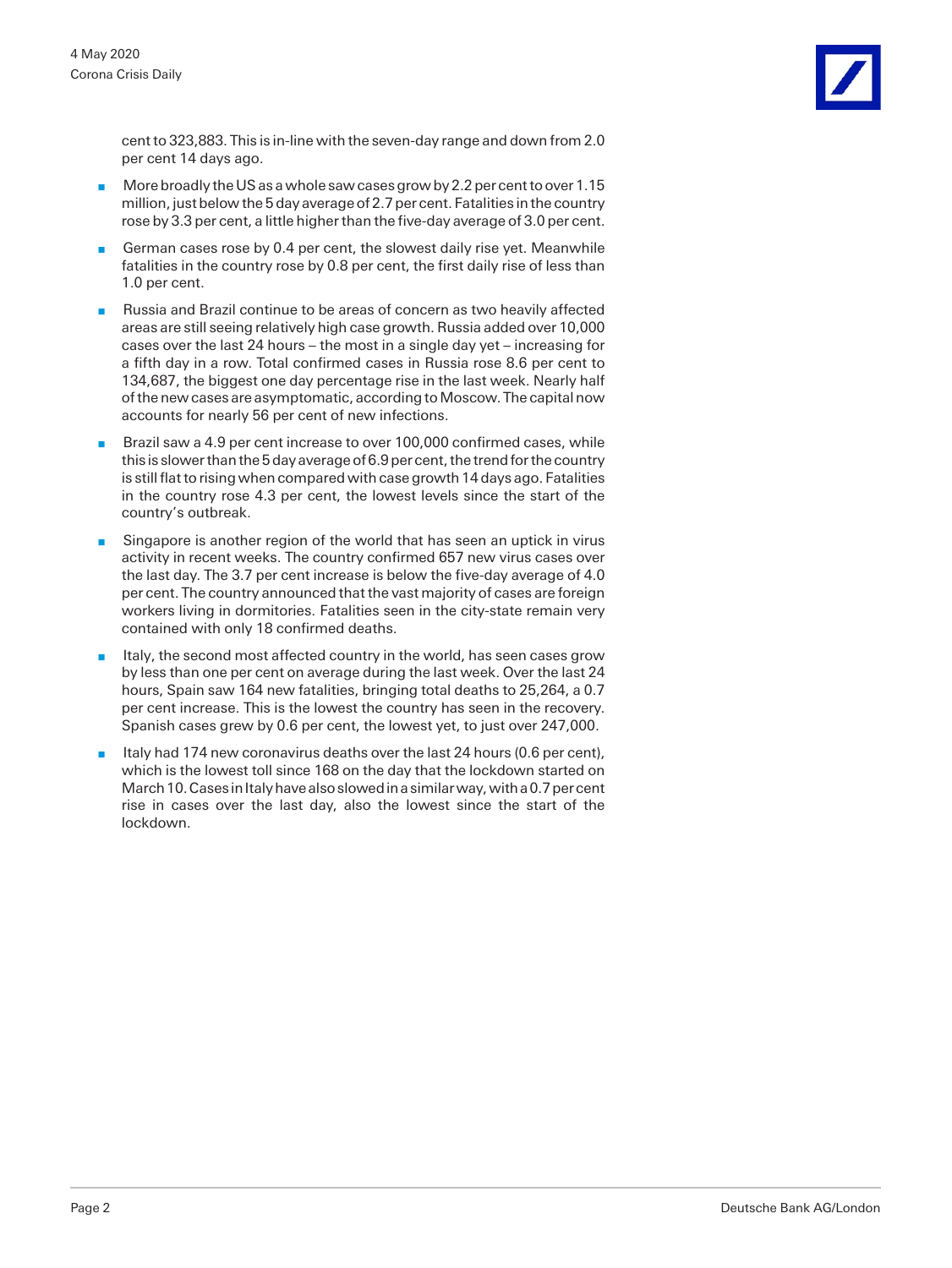

### Figure 1: Change in coronavirus cases over the last five days across major affected areas of the world

|                      | <b>Confirmed</b><br>Cases | Cases/1M<br>Population | Last 5 Days Daily Rate of Change |       |       |       |       | Rate of               |                      | Tests/1M   |
|----------------------|---------------------------|------------------------|----------------------------------|-------|-------|-------|-------|-----------------------|----------------------|------------|
| Country/Territory    |                           |                        | $T-1$                            | $T-2$ | $T-3$ | $T-4$ | $T-5$ | Change 14<br>days ago | <b>Total Testing</b> | Population |
| <b>United States</b> | 1,157,945                 | 3,498                  | 2.2%                             | 2.7%  | 3.2%  | 3.0%  | 2.6%  | 3.7%                  | 7,196,740            | 21,742     |
| New York             | 323,883                   | 16,660                 | 1.5%                             | 1.3%  | 1.4%  | 1.5%  | 1.6%  | 2.0%                  | 900,636              | 46,328     |
| Spain                | 247,122                   | 5,285                  | 0.6%                             | 1.1%  | 1.3%  | 1.2%  | 2.1%  | 0.8%                  |                      |            |
| Italy                | 210.717                   | 3,485                  | 0.7%                             | 0.9%  | 1.0%  | 0.9%  | 1.0%  | 1.3%                  | 2,153,772            | 35,622     |
| United Kingdom       | 186.599                   | 2,750                  | 1.7%                             | 2.7%  | 4.3%  | 2.9%  | 2.5%  | 3.9%                  | 1,206,405            | 17,776     |
| France               | 168.693                   | 2,584                  | 0.2%                             | 0.6%  | 0.1%  | 0.4%  | 1.0%  | 1.6%                  | 1,100,228            | 16,856     |
| Germany              | 165,664                   | 1,977                  | 0.4%                             | 0.5%  | 0.7%  | 0.9%  | 1.0%  | 0.9%                  | 2,547,052            | 30,400     |
| Russia               | 134.687                   | 923                    | 8.6%                             | 8.4%  | 7.4%  | 7.1%  | 6.2%  | 10.0%                 |                      |            |
| Turkey               | 126.045                   | 1,499                  | 1.3%                             | 1.6%  | 1.8%  | 2.2%  | 2.6%  | 5.4%                  | 1,135,367            | 13,498     |
| Brazil               | 101.826                   | 480                    | 4.9%                             | 5.3%  | 9.8%  | 5.8%  | 8.9%  | 5.4%                  | 339,552              | 1,600      |
| Iran                 | 97,424                    | 1,160                  | 1.0%                             | 0.8%  | 1.1%  | 1.0%  | 1.2%  | 1.6%                  |                      |            |
| China                | 82,880                    | 58                     | 0.0%                             | 0.0%  | 0.0%  | 0.0%  | 0.0%  | 0.0%                  |                      |            |
| Belgium              | 49,906                    | 4,311                  | 0.8%                             | 1.0%  | 1.1%  | 1.4%  | 1.1%  | 3.9%                  | 423,971              | 36,622     |
| India                | 42,505                    | 31                     | 7.1%                             | 6.6%  | 10.9% | 1.7%  | 5.5%  | 5.2%                  | 1,046,450            | 758        |
| Netherlands          | 40,571                    | 2,362                  | 0.3%                             | 1.1%  | 1.2%  | 1.3%  | 1.0%  | 2.3%                  | 225,899              | 13,149     |
| Switzerland          | 29,905                    | 3,455                  | 0.3%                             | 0.4%  | 0.4%  | 0.6%  | 0.5%  | 0.7%                  | 280.220              | 32,378     |
| Sweden               | 22,317                    | 2,210                  | 1.1%                             | 2.6%  | 2.0%  | 3.9%  | 3.5%  | 2.7%                  | 119,500              | 11,833     |
| Mexico               | 23,471                    | 182                    | 6.3%                             | 6.5%  | 16.5% | 6.3%  | 7.9%  | 6.2%                  | 93,791               | 727        |
| Singapore            | 18,205                    | 3,228                  | 3.7%                             | 2.6%  | 5.8%  | 3.4%  | 4.6%  | 21.6%                 | 143,919              | 25,522     |
| Japan                | 14,877                    | 118                    | 2.1%                             | 1.9%  | 2.4%  | 0.5%  | 1.2%  | 3.1%                  | 183,251              | 1,449      |
| South Korea          | 10,801                    | 211                    | 0.1%                             | 0.1%  | 0.1%  | 0.0%  | 0.1%  | 0.1%                  | 630,973              | 12,307     |
| Worldwide            | 3,566,004                 | 459                    | 2.4%                             | 2.5%  | 2.9%  | 3.5%  | 2.4%  | 3.0%                  |                      |            |

*Source : Deutsche Bank, WHO, CDC, ECDC, JHU*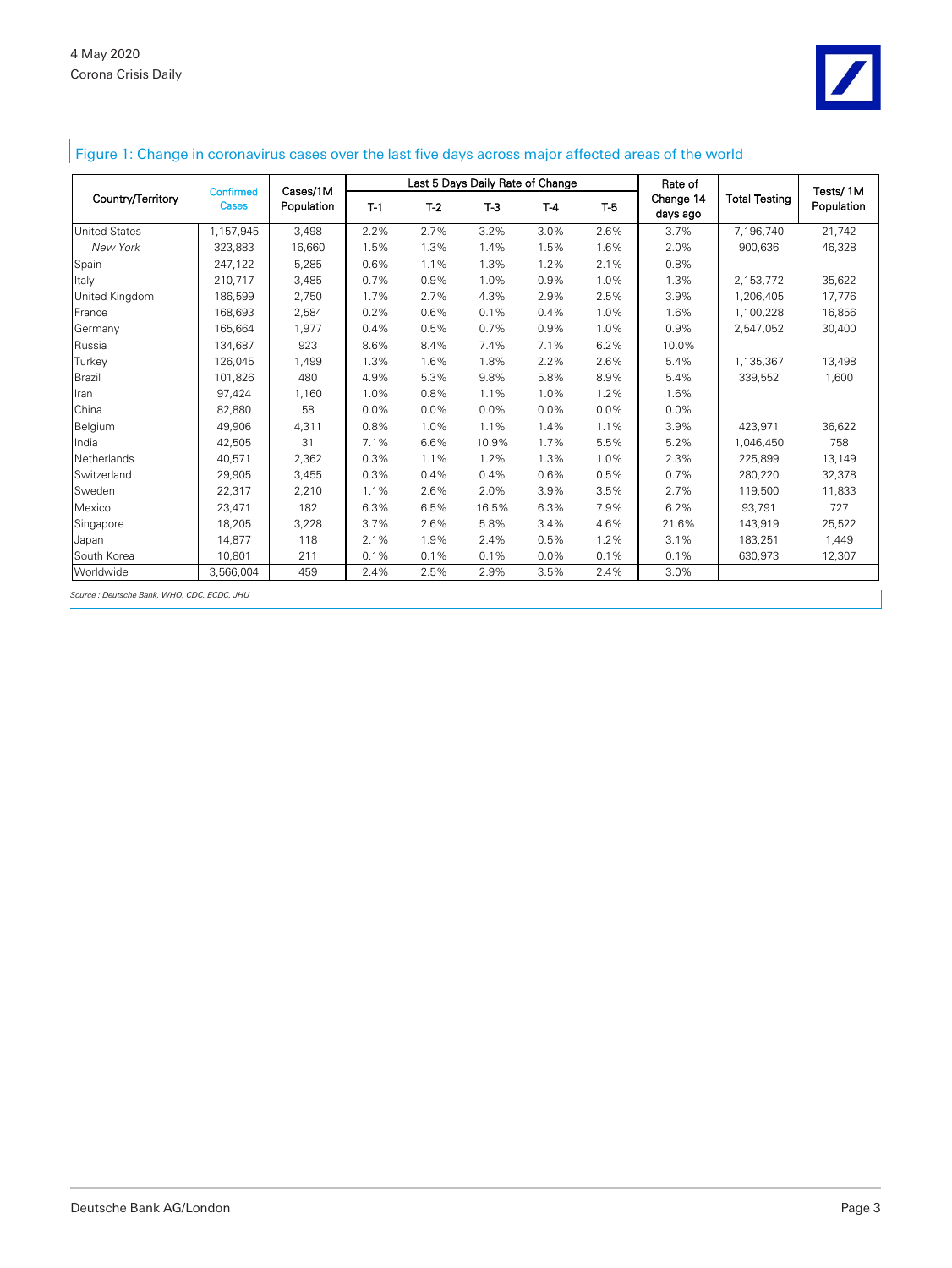

|  | Figure 2: Change in coronavirus fatalities over the last five days across major affected areas of the world |  |
|--|-------------------------------------------------------------------------------------------------------------|--|
|  |                                                                                                             |  |

|                      | Confirmed     | Deaths/1M<br>Population |         | Rate of Change |         |         |         |             |
|----------------------|---------------|-------------------------|---------|----------------|---------|---------|---------|-------------|
| Country/Territory    | <b>Deaths</b> |                         | $T-1$   | $T-2$          | $T-3$   | $T-4$   | $T-5$   | 14 days ago |
| <b>United States</b> | 68,598        | 207                     | 3.3%    | 2.2%           | 3.6%    | 1.6%    | 4.1%    | 4.8%        |
| New York             | 24,648        | 1,268                   | 1.1%    | 1.4%           | 1.1%    | 1.3%    | 1.4%    | 3.4%        |
| Spain                | 25,264        | 540                     | 0.7%    | 1.1%           | 1.1%    | 1.1%    | 1.9%    | 2.0%        |
| Italy                | 28,884        | 478                     | 0.6%    | 1.7%           | 1.0%    | 1.0%    | 1.2%    | 1.9%        |
| United Kingdom       | 28,446        | 419                     | 0.9%    | 2.3%           | 3.0%    | 2.6%    | 2.2%    | 2.8%        |
| France               | 24,895        | 381                     | 0.5%    | 0.5%           | 1.0%    | 1.2%    | 1.8%    | 2.8%        |
| Germany              | 6,866         | 82                      | 0.8%    | 1.1%           | 2.6%    | 1.5%    | 2.4%    | 4.7%        |
| Russia               | 1,280         | 9                       | 4.7%    | 4.5%           | 8.9%    | 10.4%   | 12.1%   | 12.2%       |
| Turkey               | 3,397         | 40.4                    | 1.8%    | 2.4%           | 5.7%    | $0.0\%$ | 3.0%    | 6.1%        |
| <b>Brazil</b>        | 7,051         | 33                      | 4.3%    | 5.4%           | 8.7%    | 7.0%    | 8.5%    | 5.1%        |
| Iran                 | 6,203         | 73.9                    | 0.8%    | 1.1%           | 1.0%    | 1.2%    | 1.4%    | 1.8%        |
| China                | 4,638         | 3                       | $0.0\%$ | $0.0\%$        | $0.0\%$ | $0.0\%$ | $0.0\%$ | $0.0\%$     |
| Belgium              | 7,844         | 678                     | 1.0%    | 0.8%           | 1.4%    | 1.2%    | 2.3%    | 2.6%        |
| India                | 1,391         | 1                       | 5.1%    | 8.2%           | 13.3%   | 0.0%    | 7.0%    | 5.9%        |
| Netherlands          | 5,056         | 294                     | 1.1%    | 1.9%           | 2.0%    | 2.1%    | 3.2%    | 1.8%        |
| Switzerland          | 1,762         | 203.6                   | 0.0%    | 0.5%           | 1.0%    | 1.2%    | 1.0%    | 2.6%        |
| Sweden               | 2.679         | 265                     | 0.4%    | 0.6%           | 2.6%    | 5.0%    | 4.5%    | 2.6%        |
| Mexico               | 2,154         | 17                      | 4.5%    | 4.5%           | 13.9%   | 0.0%    | 10.4%   | 3.8%        |
| Singapore            | 18            | 3.2                     | 5.9%    | 6.3%           | 14.3%   | 0.0%    | 0.0%    | 0.0%        |
| Japan                | 487           | 3.9                     | 2.7%    | 4.2%           | 7.1%    | 2.9%    | 4.8%    | 11.4%       |
| South Korea          | 252           | 4.9                     | 0.8%    | 0.0%           | 1.2%    | 0.4%    | 0.0%    | 0.4%        |
| Worldwide            | 248,282       | 32                      | 1.8%    | 2.1%           | 2.3%    | 2.6%    | 4.8%    | 3.1%        |

*Source : Deutsche Bank, WHO, CDC, ECDC, JHU*

#### Exit Strategy

- **n** Ireland: Prime Minister Varadkar said that the economy will start reopening on 18 May in a five phase plan. Construction and other outdoor work will begin first in roughly three weeks, with rolling reopenings thereafter. Schools and colleges are likely to open by September and October.
- n Governor Newsom of California announced he will outline a plan to reopen the state in phases as soon as next week. The state would be the fifth-largest stand-alone economy in the world.
- UK: The Telegraph newspaper reported that English primary schools could reopen as soon as 1 June.
- **n** South Korea: The Prime minister said on Sunday that the country would further relax social distancing measures on 6 May.
- **n** Israel: The Ministry of Finance outlined the re-opening of Israel's economy over the weekend that would ease restrictions on malls and universities as soon as this week. The schedule would speed up the country's exit from nearly eight weeks of shutdowns.

#### Medical Updates

n The US FDA has now approved Gilead Science's experimental antiviral drug, remdesivir, for emergency use in hospitalised patients. American patients could receive the drug as soon as this week, after Gilead works with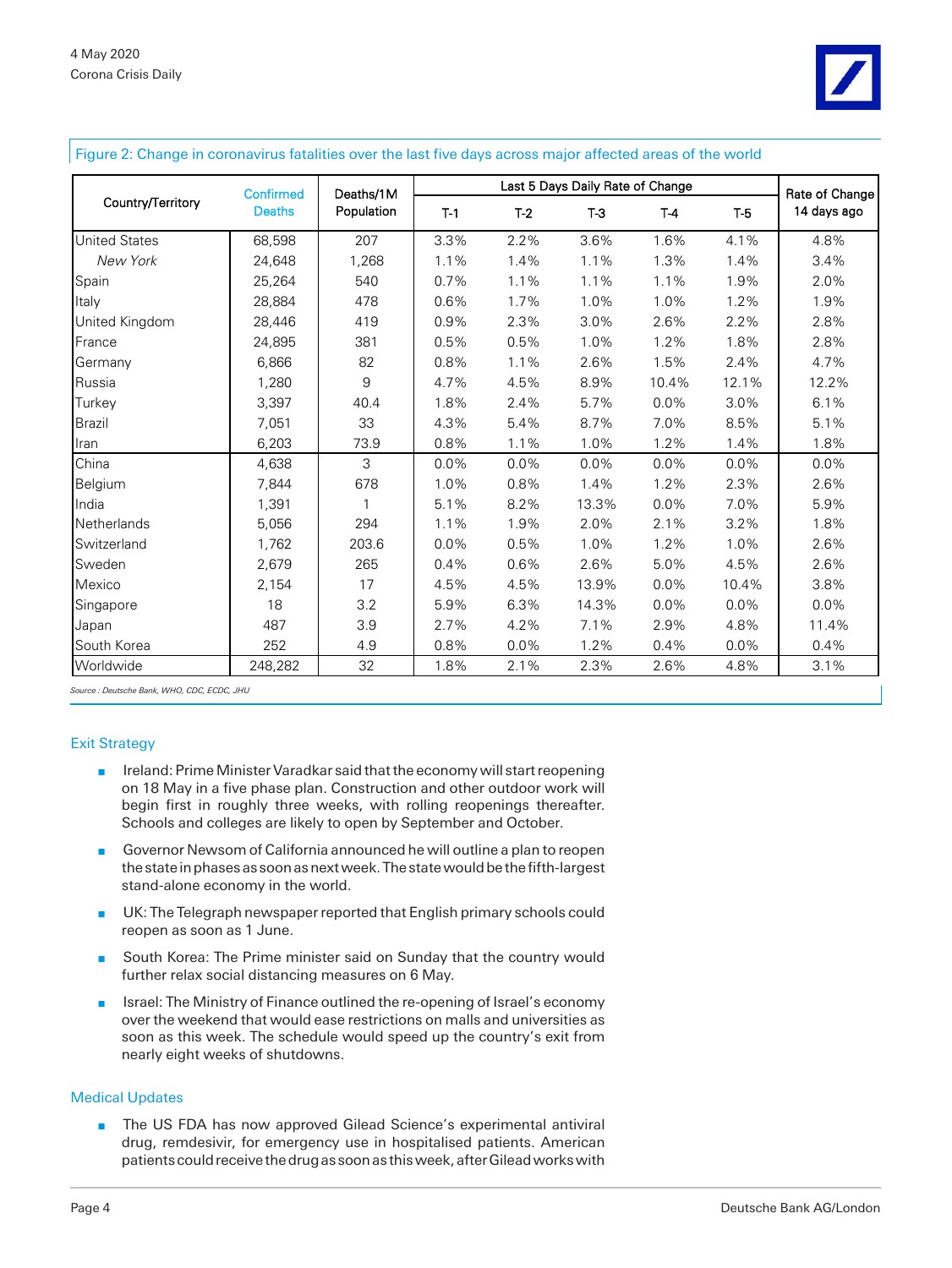the government to determine which cities are most vulnerable and need the medicine. Chief executive O'Day indicated that the government has not mandated that the US be given priority over foreign markets in receiving the medicine.

- n Roche said its antibody test has received emergency use authorisation from the FDA
- n As the European Commission prepares to hold an online donor conference in a bid to raise €7.5bn to fund research on a coronavirus vaccine and treatment, President Von der Leyen said "We know we can only defeat the virus with a vaccine…We need global cooperation, and the pledging conference is on filling the funding gap."

#### Major virus updates over the weekend

- US: Secretary of State Pompeo said in an ABC interview that "there is a significant amount of evidence that this came from a laboratory in Wuhan".
- **n** Japan: Prime Minister Abe is expected to extend the national state of emergency until 31 May.
- **n** France: Health Minister Veran said that lockdowns could be extended if virus circulation has not dropped further by 11 May.
- France: the government announced on Saturday the extension of the state of health emergency until 24 July. The bill, which contains seven articles, makes compulsory a fortnight isolation for people arriving on national territory.
- **n** The app that France is developing to trace potentially infected individuals, known as StopCovid, could be ready by the end of this month. That is after France is currently scheduled to lift the first phase of restrictions (11 May).
- Saudi Arabia: Finance minister Mohammed Al-Jadaan warned that there will be deep cuts to government spending, and that the country needs to "take very tough and strong measures, and they might be painful, but they're necessary."
- Philippines: Commercial overseas flights out of the country have been suspended from Sunday until May 9. Cargo and maintenance flights are permitted to continue.

#### Company Updates

- **ExxonMobil reported a first-quarter loss of \$610m, down from their \$2.4bn** profit reported in the same quarter a year earlier.
- n Ryanair said that it will cut up to 3,000 jobs, and that the recovery of passenger demand and pricing back to 2019 levels would take at least two years.
- Delta, American Airlines, and United Airlines will require all fliers to wear face masks starting this month.
- **n** Reports indicate Amazon has told staff who are able to perform their jobs from home that they can continue to do so until at least 2 October.
- Berkshire Hathaway reported a \$49.7bn loss in the first quarter.
- **n** From today, Eurostar passengers will be required to wear a face mask or face covering.

#### Economic Data Highlights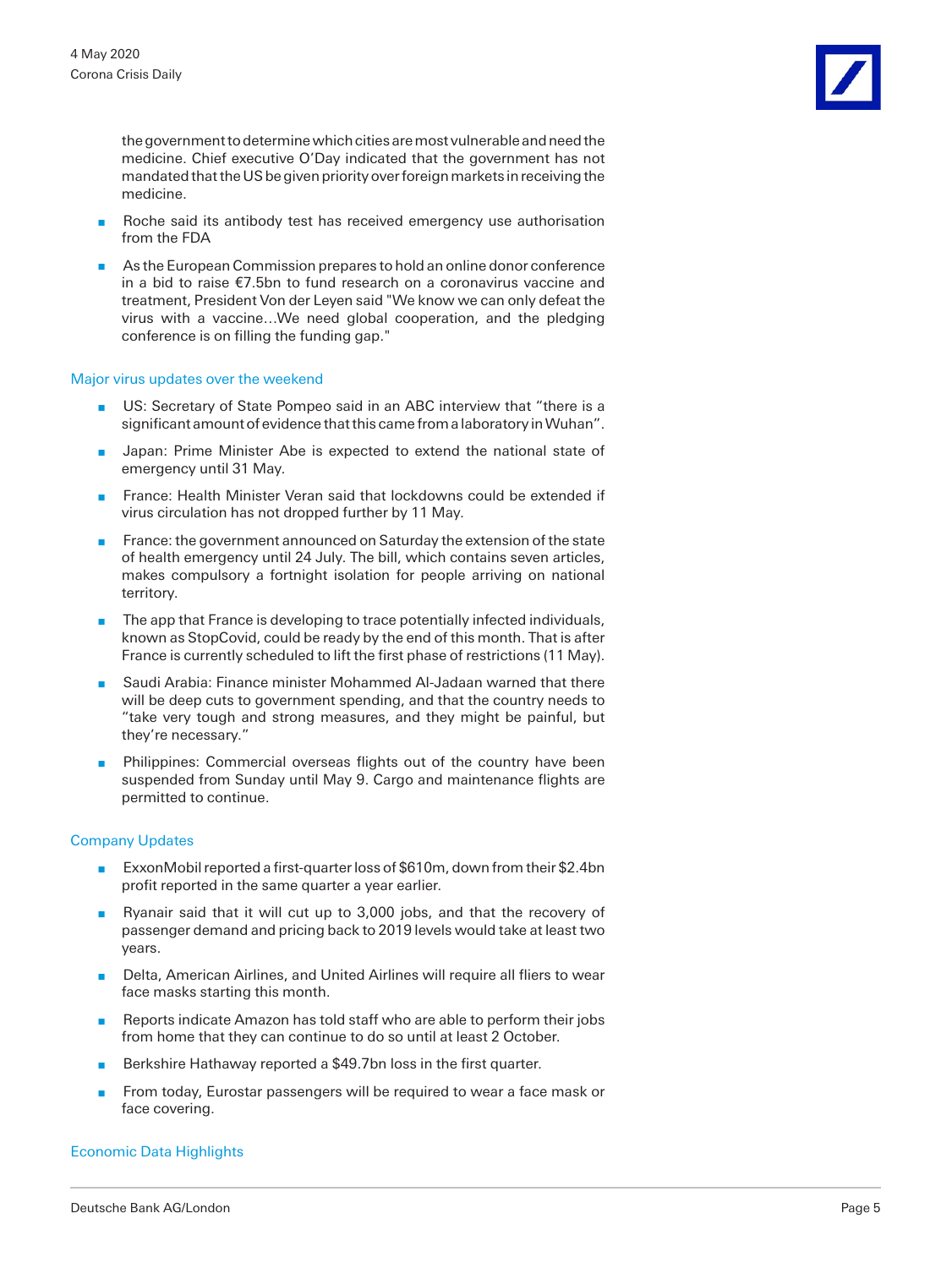- US: The ISM manufacturing index fell to 41.5 in April, down from 49.1 in March and its lowest level since April 2009. The employment index fell to 27.5, its lowest level since June 1949.
- UK: Net consumer credit fell by £3.8bn in March, the first monthly decline since October 2012. Meanwhile the number of mortgage approvals in March fell to its lowest level since March 2013.
- South Korea's manufacturing PMI fell to 41.6, the lowest point since the financial crisis.

#### Fiscal and Monetary Updates

- n The ECB published a range of alternative scenarios of the likely economic impact of the pandemic. These would see a fall in real GDP for the Euro Area in 2020 of 5, 8, and 12 per cent under the mild, medium and severe scenarios respectively.
- **n** The ECB's chief economist Philip Lane said that under the "severe" scenario modelled by the ECB — entailing a 12 per cent decline in eurozone GDP this year — the economy would not still return to its level at the end of last year before 2023.
- EU: Last week, the commission had approved  $€1.9$ tn of state aid measures, via 95 decisions, covering 26 member states plus the UK. Germany has accounted for half of state aid approved by the European Commission.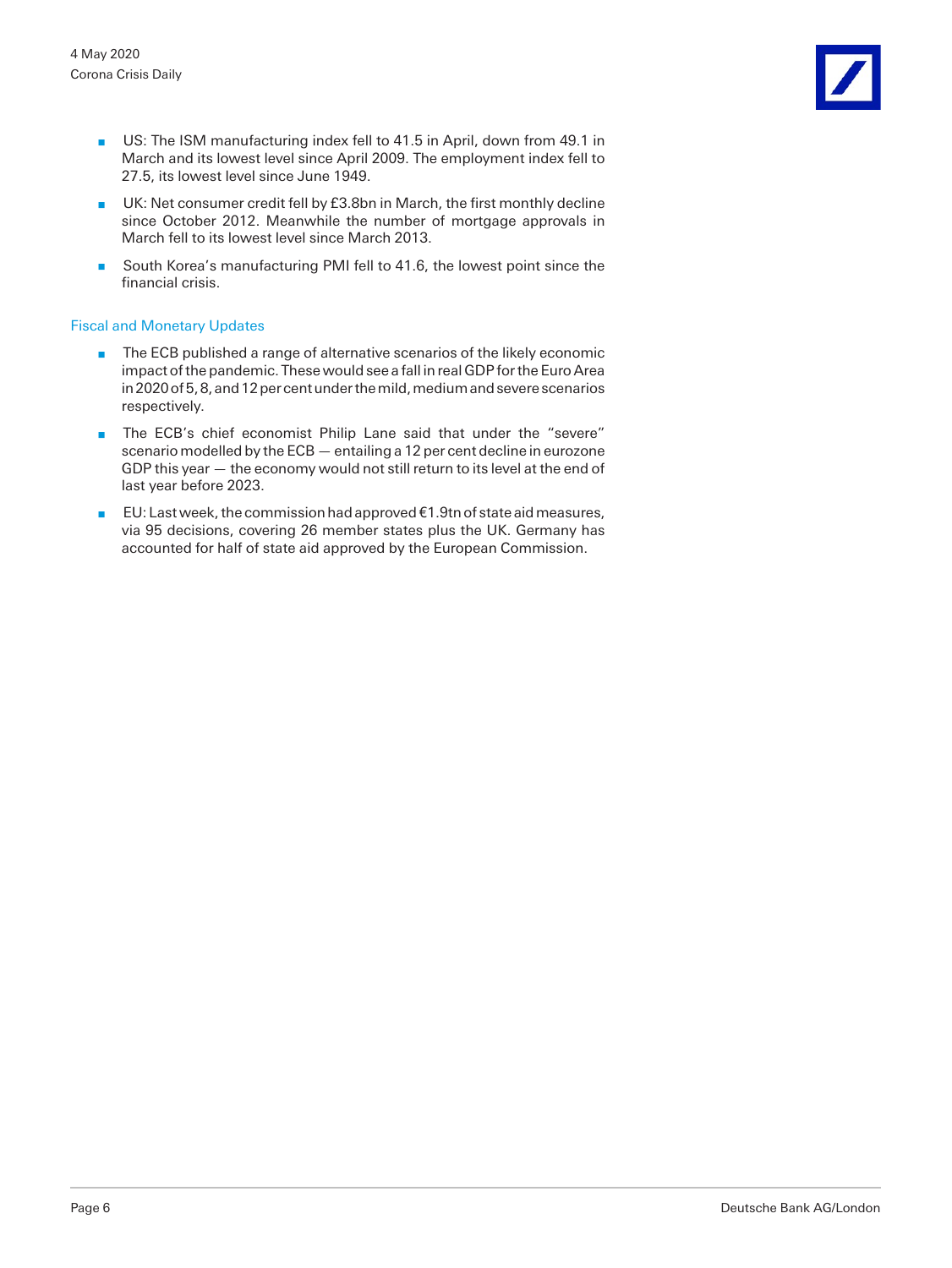

Figure 3: Covid-19 has moved from 24th to 23rd in the worst pandemics in history in terms of fatalities as a percentage of the global population



# Estimated Death Toll of Pandemic as a Percentage of Global Population

*Source : Deutsche Bank, Federal Reserve Bank of San Francisco, wikipedia.org/wiki/List\_of\_epidemics and various online references within*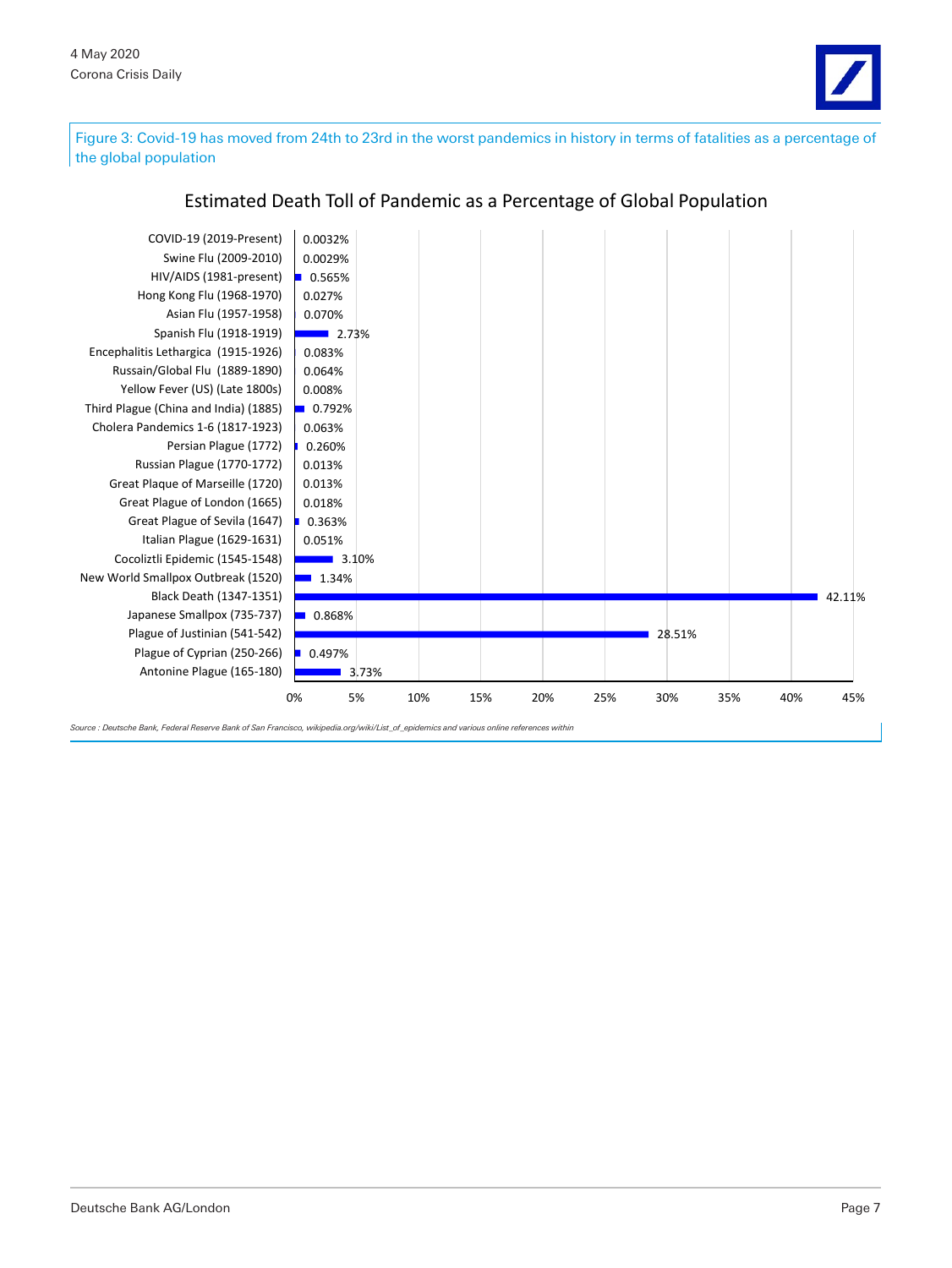#### Figure 4: Much of Northern Europe's experience has been very similar on a population adjusted measure



*Source : Deutsche Bank, WHO, CDC, JHU*

Figure 5: France is no longer tracking the same fatality path as Italy on a population adjusted basis, with the rate of new deaths slowing



#### Covid-19 Fatalities per 1 million of the country's population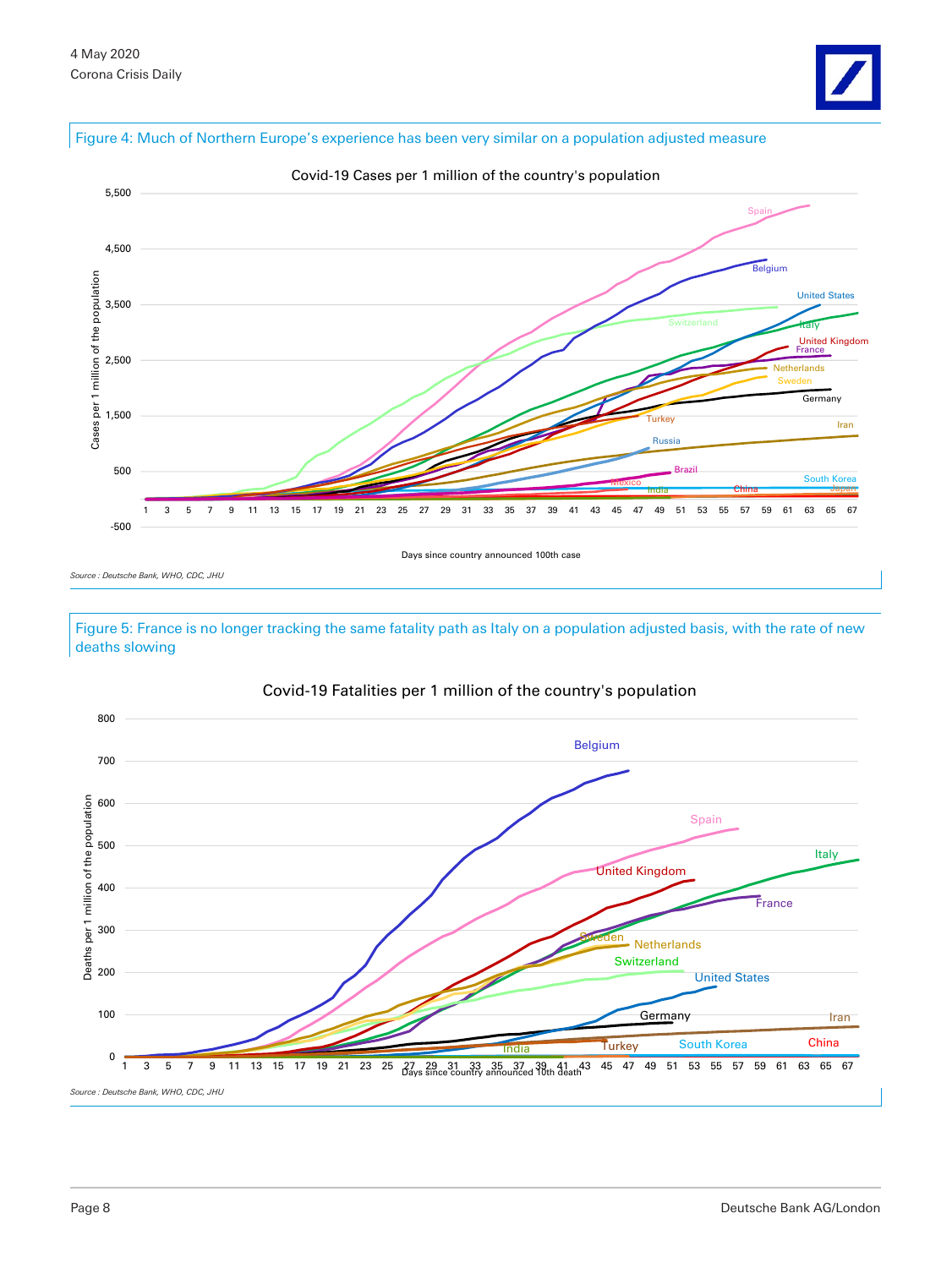

#### Figure 6: Italy, Spain, and France shut down more completely than any of the other most heavily affected nations in terms of individual mobility



Figure 7: Since the beginning of April there has been a steady rise in drivers, particularly in Germany. The US also did not shut down in this regard nearly as much as other parts of the world.



7 day average of the change in driving route requests since January 13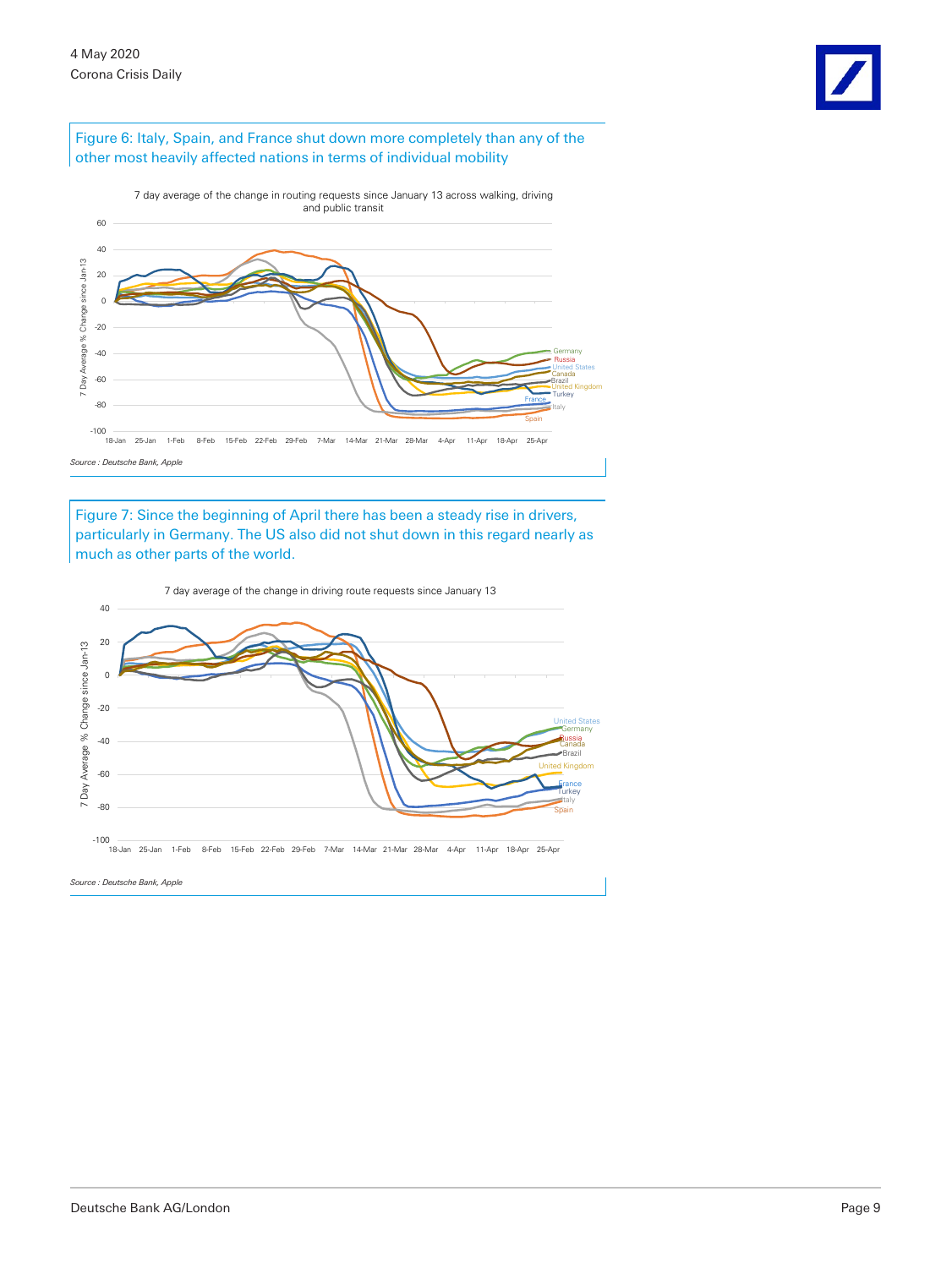

Figure 8: There has been increasing case growth in regions like Singapore and Russia just as Western Europe and the US flatten out



Covid-19 case growth after 100 confirmed cases

*Source : Deutsche Bank, WHO, CDC, Worldometer*

Figure 9: New cases in the US have been flat for over two weeks and Europe seems to be slowing across the board on a 5 day average basis



5 Day Average of Daily New Cases Since Country Observed 100th case

 $Source: Deutsche$  Bank, WHO, CDC, Worldomete.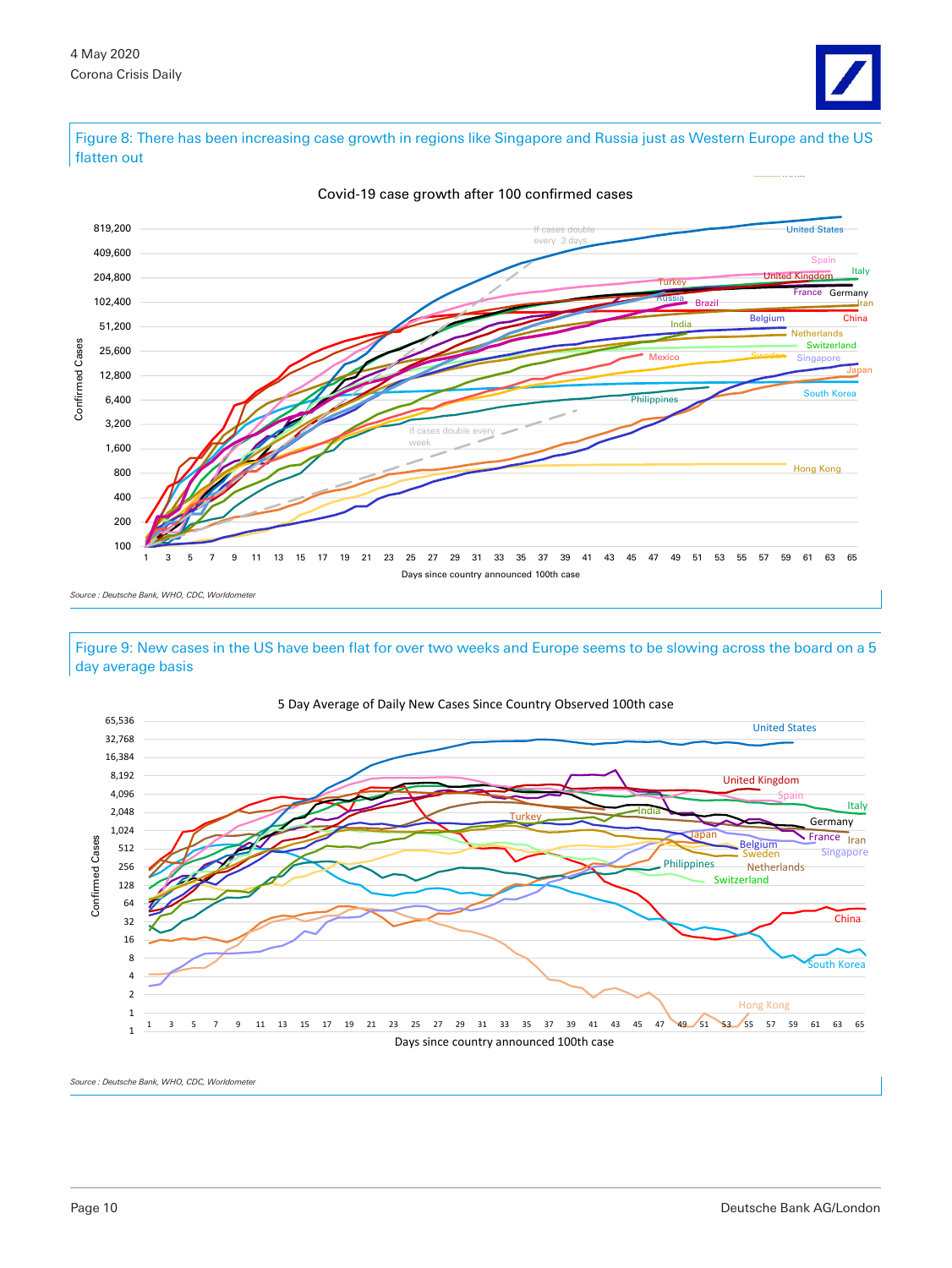

Figure 10: Fatalities across the world have slowed substantially compared to where we were 2 weeks ago with hospitals seeing less strain in different regions



Figure 11: The growth in fatalities in the US and Europe have slowed on a 5 day average basis, yet we have seen the trend in fatalities lag the trend in new cases across the world



Covid-19 Total Fatalities by Country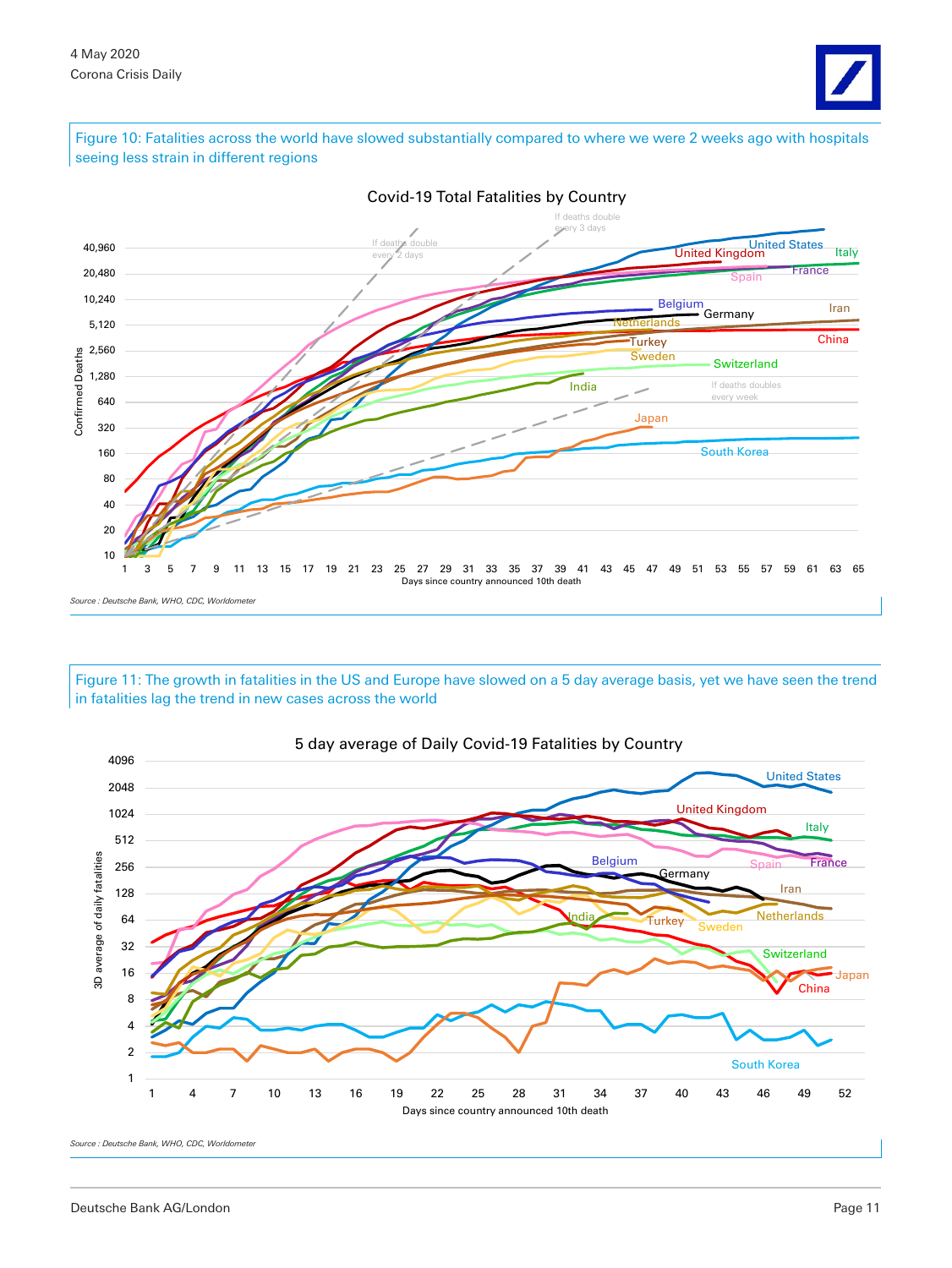

Figure 12: New York State and England were the last two major regions we are watching that have seen their rate of new fatalities start to flatten



*Source : Deutsche Bank, NHS, Covid Tracking Project,ECDC, Santepubliquefrance, Interaktiv.morgenpost*

#### Figure 13: The UK has seen a spike in testing over the weekend, after the government sought to reach the milestone of 100K tests a day



#### Daily tests per 1 million of the population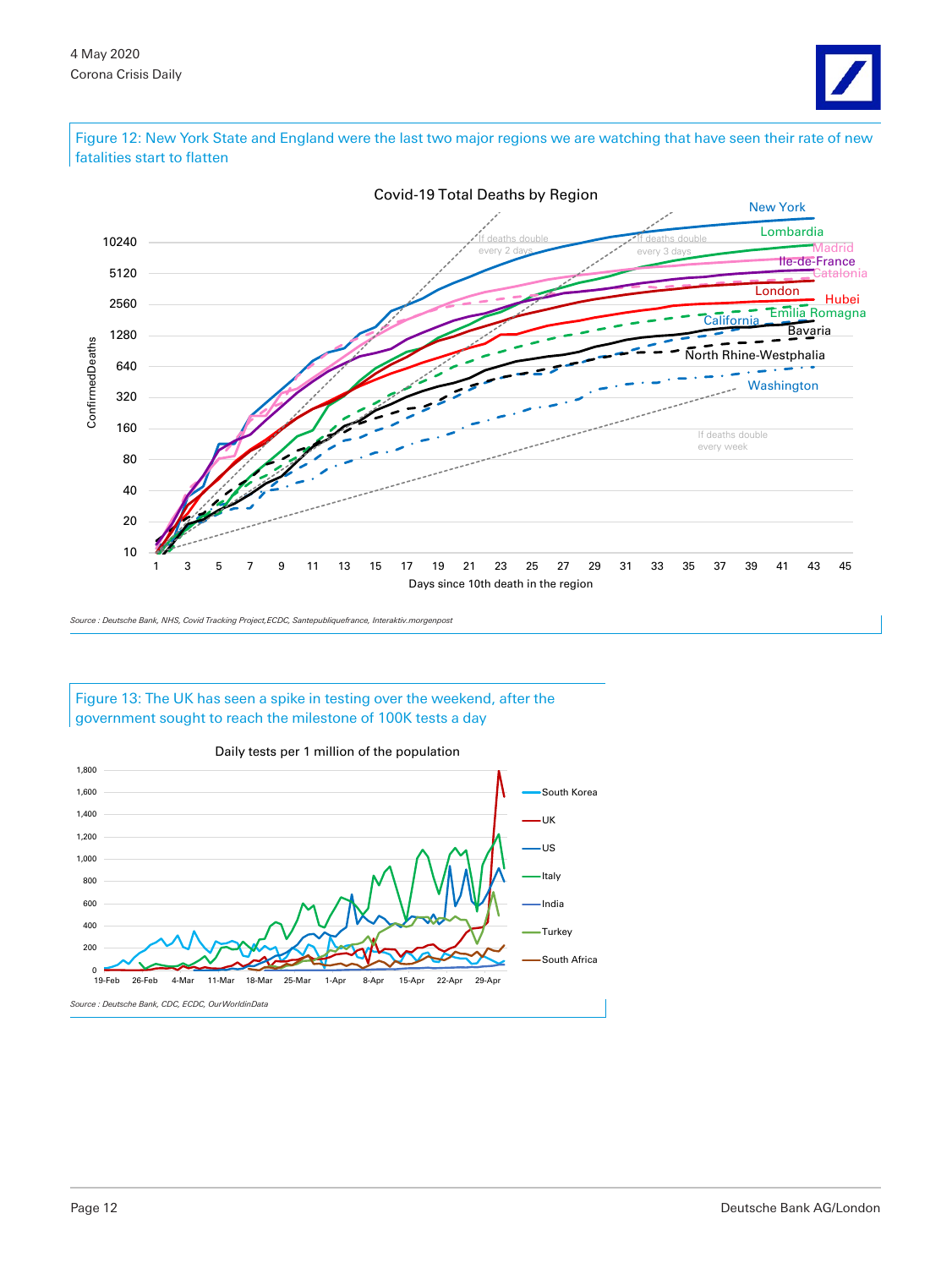

# Appendix 1

# Important Disclosures

## \*Other information available upon request

\*Prices are current as of the end of the previous trading session unless otherwise indicated and are sourced from local exchanges via Reuters, Bloomberg and other vendors . Other information is sourced from Deutsche Bank, subject companies, and other sources. For disclosures pertaining to recommendations or estimates made on securities other than the primary subject of this research, please see the most recently published company report or visit our global disclosure look-up page on our website a[t https://research.db.com/Research/Disclosures/CompanySearch.](https://research.db.com/Research/Disclosures/CompanySearch) Aside from within this report, important risk and conflict disclosures can also be found at [https://research.db.com/Research/Topics/Equities?topicId=RB0002.](https://research.db.com/Research/Topics/Equities?topicId=RB0002) Investors are strongly encouraged to review this information before investing.

# Analyst Certification

The views expressed in this report accurately reflect the personal views of the undersigned lead analyst(s). In addition, the undersigned lead analyst(s) has not and will not receive any compensation for providing a specific recommendation or view in this report. Jim Reid, Luke Templeman, Karthik Nagalingam, Henry Allen, Marion Laboure.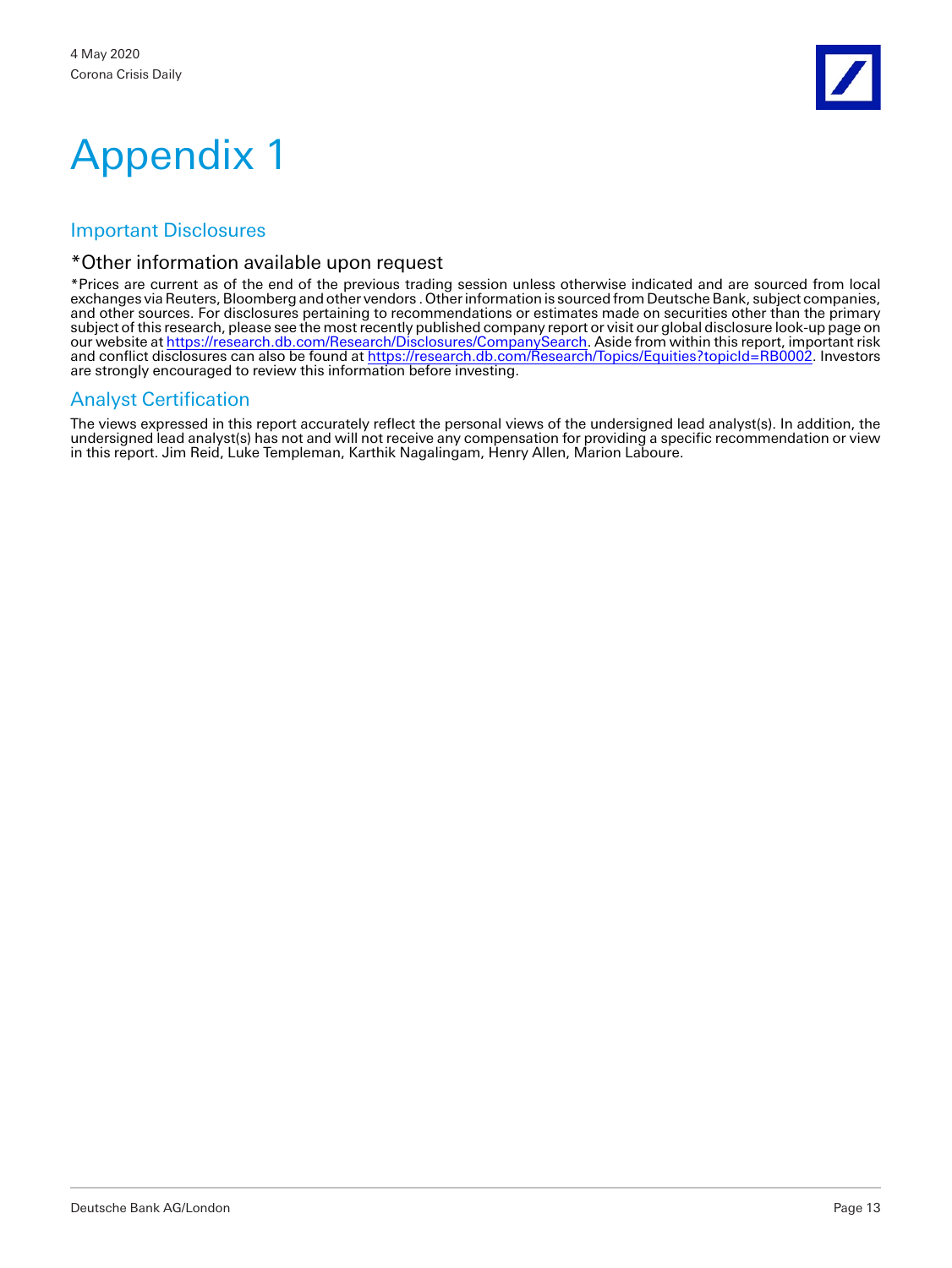# Additional Information

The information and opinions in this report were prepared by Deutsche Bank AG or one of its affiliates (collectively 'Deutsche Bank'). Though the information herein is believed to be reliable and has been obtained from public sources believed to be reliable, Deutsche Bank makes no representation as to its accuracy or completeness. Hyperlinks to third-party websites in this report are provided for reader convenience only. Deutsche Bank neither endorses the content nor is responsible for the accuracy or security controls of those websites.

If you use the services of Deutsche Bank in connection with a purchase or sale of a security that is discussed in this report, or is included or discussed in another communication (oral or written) from a Deutsche Bank analyst, Deutsche Bank may act as principal for its own account or as agent for another person.

Deutsche Bank may consider this report in deciding to trade as principal. It may also engage in transactions, for its own account or with customers, in a manner inconsistent with the views taken in this research report. Others within Deutsche Bank, including strategists, sales staff and other analysts, may take views that are inconsistent with those taken in this research report. Deutsche Bank issues a variety of research products, including fundamental analysis, equity-linked analysis, quantitative analysis and trade ideas. Recommendations contained in one type of communication may differ from recommendations contained in others, whether as a result of differing time horizons, methodologies, perspectives or otherwise. Deutsche Bank and/or its affiliates may also be holding debt or equity securities of the issuers it writes on. Analysts are paid in part based on the profitability of Deutsche Bank AG and its affiliates, which includes investment banking, trading and principal trading revenues.

Opinions, estimates and projections constitute the current judgment of the author as of the date of this report. They do not necessarily reflect the opinions of Deutsche Bank and are subject to change without notice. Deutsche Bank provides liquidity for buyers and sellers of securities issued by the companies it covers. Deutsche Bank research analysts sometimes have shorter-term trade ideas that may be inconsistent with Deutsche Bank's existing longer-term ratings. Some trade ideas for equities are listed as Catalyst Calls on the Research Website [\(https://research.db.com/Research/\)](https://research.db.com/Research/), and can be found on the general coverage list and also on the covered company's page. A Catalyst Call represents a high-conviction belief by an analyst that a stock will outperform or underperform the market and/or a specified sector over a time frame of no less than two weeks and no more than three months. In addition to Catalyst Calls, analysts may occasionally discuss with our clients, and with Deutsche Bank salespersons and traders, trading strategies or ideas that reference catalysts or events that may have a nearterm or medium-term impact on the market price of the securities discussed in this report, which impact may be directionally counter to the analysts' current 12-month view of total return or investment return as described herein. Deutsche Bank has no obligation to update, modify or amend this report or to otherwise notify a recipient thereof if an opinion, forecast or estimate changes or becomes inaccurate. Coverage and the frequency of changes in market conditions and in both general and company-specific economic prospects make it difficult to update research at defined intervals. Updates are at the sole discretion of the coverage analyst or of the Research Department Management, and the majority of reports are published at irregular intervals. This report is provided for informational purposes only and does not take into account the particular investment objectives, financial situations, or needs of individual clients. It is not an offer or a solicitation of an offer to buy or sell any financial instruments or to participate in any particular trading strategy. Target prices are inherently imprecise and a product of the analyst's judgment. The financial instruments discussed in this report may not be suitable for all investors, and investors must make their own informed investment decisions. Prices and availability of financial instruments are subject to change without notice, and investment transactions can lead to losses as a result of price fluctuations and other factors. If a financial instrument is denominated in a currency other than an investor's currency, a change in exchange rates may adversely affect the investment. Past performance is not necessarily indicative of future results. Performance calculations exclude transaction costs, unless otherwise indicated. Unless otherwise indicated, prices are current as of the end of the previous trading session and are sourced from local exchanges via Reuters, Bloomberg and other vendors. Data is also sourced from Deutsche Bank, subject companies, and other parties.

The Deutsche Bank Research Department is independent of other business divisions of the Bank. Details regarding our organizational arrangements and information barriers we have to prevent and avoid conflicts of interest with respect to our research are available on our website [\(https://research.db.com/Research/\)](https://research.db.com/Research/) under Disclaimer.

Macroeconomic fluctuations often account for most of the risks associated with exposures to instruments that promise to pay fixed or variable interest rates. For an investor who is long fixed-rate instruments (thus receiving these cash flows), increases in interest rates naturally lift the discount factors applied to the expected cash flows and thus cause a loss. The longer the maturity of a certain cash flow and the higher the move in the discount factor, the higher will be the loss. Upside surprises in inflation, fiscal funding needs, and FX depreciation rates are among the most common adverse macroeconomic shocks to receivers. But counterparty exposure, issuer creditworthiness, client segmentation, regulation (including changes in assets holding limits for different types of investors), changes in tax policies, currency convertibility (which may constrain currency conversion, repatriation of profits and/or liquidation of positions), and settlement issues related to local clearing houses are also important risk factors. The sensitivity of fixed-income instruments to macroeconomic shocks may be mitigated by indexing the contracted cash flows to inflation, to FX depreciation, or to specified interest rates – these are common in emerging markets. The index fixings may – by construction – lag or mis-measure the actual move in the underlying variables they are intended to track. The choice of the proper fixing (or metric) is particularly important in swaps markets, where floating coupon rates (i.e., coupons indexed to a typically short-dated interest rate reference index) are exchanged for fixed coupons. Funding in a currency that differs from the currency in which coupons are denominated carries FX risk. Options on swaps (swaptions) the risks typical to options in addition to the risks related to rates movements.

Derivative transactions involve numerous risks including market, counterparty default and illiquidity risk. The appropriateness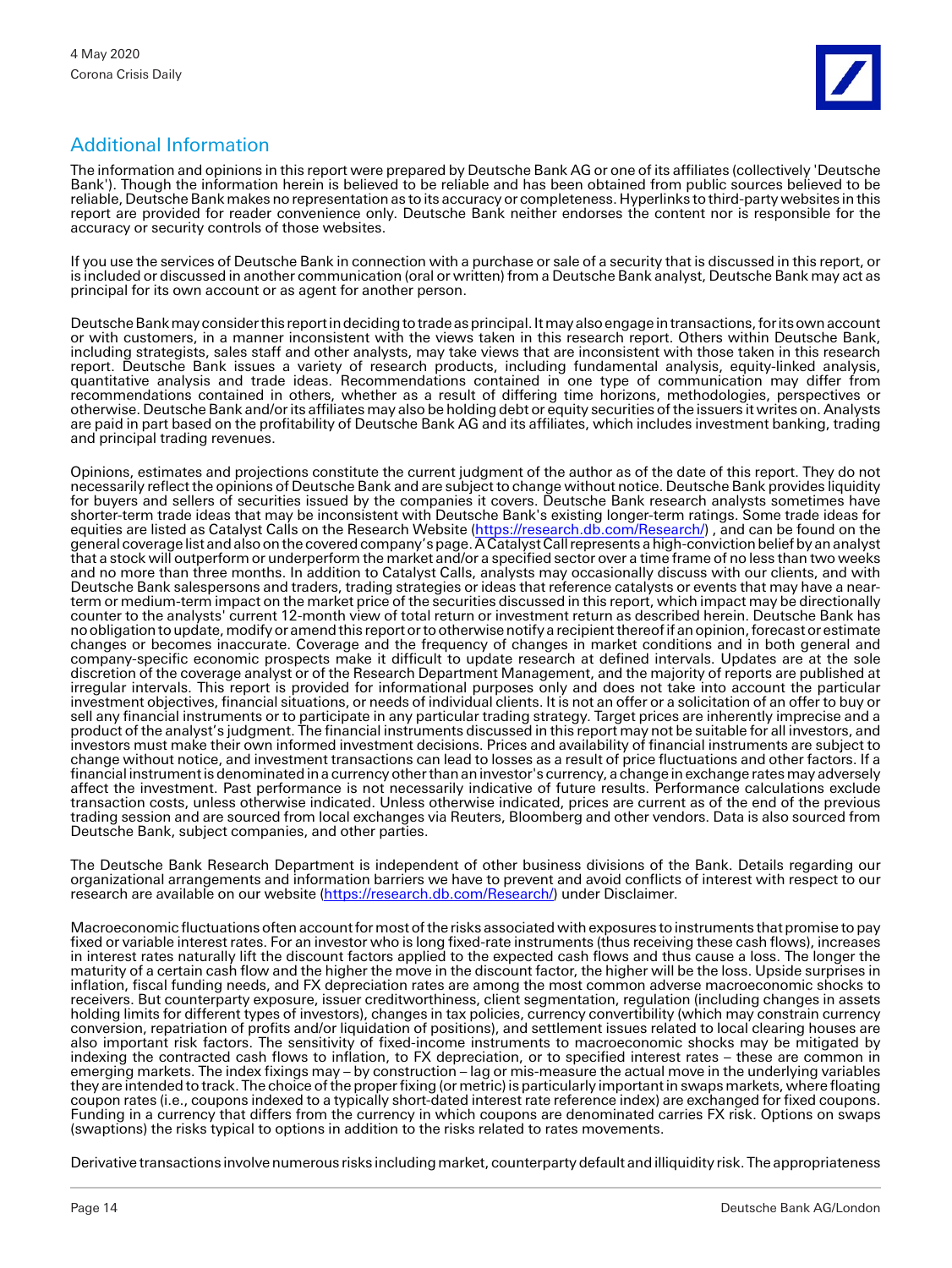of these products for use by investors depends on the investors' own circumstances, including their tax position, their regulatory environment and the nature of their other assets and liabilities; as such, investors should take expert legal and financial advice before entering into any transaction similar to or inspired by the contents of this publication. The risk of loss in futures trading and options, foreign or domestic, can be substantial. As a result of the high degree of leverage obtainable in futures and options trading, losses may be incurred that are greater than the amount of funds initially deposited – up to theoretically unlimited losses. Trading in options involves risk and is not suitable for all investors. Prior to buying or selling an option, investors must review the 'Characteristics and Risks of Standardized Options", at [http://www.optionsclearing.com/](http://www.optionsclearing.com/about/publications/character-risks.jsp) [about/publications/character-risks.jsp.](http://www.optionsclearing.com/about/publications/character-risks.jsp) If you are unable to access the website, please contact your Deutsche Bank representative for a copy of this important document.

Participants in foreign exchange transactions may incur risks arising from several factors, including the following: (i) exchange rates can be volatile and are subject to large fluctuations; (ii) the value of currencies may be affected by numerous market factors, including world and national economic, political and regulatory events, events in equity and debt markets and changes in interest rates; and (iii) currencies may be subject to devaluation or government-imposed exchange controls, which could affect the value of the currency. Investors in securities such as ADRs, whose values are affected by the currency of an underlying security, effectively assume currency risk.

Unless governing law provides otherwise, all transactions should be executed through the Deutsche Bank entity in the investor's home jurisdiction. Aside from within this report, important conflict disclosures can also be found at [https://](https://research.db.com/Research/) [research.db.com/Research/](https://research.db.com/Research/) on each company's research page. Investors are strongly encouraged to review this information before investing.

Deutsche Bank (which includes Deutsche Bank AG, its branches and affiliated companies) is not acting as a financial adviser, consultant or fiduciary to you or any of your agents (collectively, "You" or "Your") with respect to any information provided in this report. Deutsche Bank does not provide investment, legal, tax or accounting advice, Deutsche Bank is not acting as your impartial adviser, and does not express any opinion or recommendation whatsoever as to any strategies, products or any other information presented in the materials. Information contained herein is being provided solely on the basis that the recipient will make an independent assessment of the merits of any investment decision, and it does not constitute a recommendation of, or express an opinion on, any product or service or any trading strategy.

The information presented is general in nature and is not directed to retirement accounts or any specific person or account type, and is therefore provided to You on the express basis that it is not advice, and You may not rely upon it in making Your decision. The information we provide is being directed only to persons we believe to be financially sophisticated, who are capable of evaluating investment risks independently, both in general and with regard to particular transactions and investment strategies, and who understand that Deutsche Bank has financial interests in the offering of its products and services. If this is not the case, or if You are an IRA or other retail investor receiving this directly from us, we ask that you inform us immediately.

In July 2018, Deutsche Bank revised its rating system for short term ideas whereby the branding has been changed to Catalyst Calls ("CC") from SOLAR ideas; the rating categories for Catalyst Calls originated in the Americas region have been made consistent with the categories used by Analysts globally; and the effective time period for CCs has been reduced from a maximum of 180 days to 90 days.

**United States**: Approved and/or distributed by Deutsche Bank Securities Incorporated, a member of FINRA, NFA and SIPC. Analysts located outside of the United States are employed by non-US affiliates that are not subject to FINRA regulations.

**Germany**: Approved and/or distributed by Deutsche Bank AG, a joint stock corporation with limited liability incorporated in the Federal Republic of Germany with its principal office in Frankfurt am Main. Deutsche Bank AG is authorized under German Banking Law and is subject to supervision by the European Central Bank and by BaFin, Germany's Federal Financial Supervisory Authority.

**United Kingdom**: Approved and/or distributed by Deutsche Bank AG acting through its London Branch at Winchester House, 1 Great Winchester Street, London EC2N 2DB. Deutsche Bank AG in the United Kingdom is authorised by the Prudential Regulation Authority and is subject to limited regulation by the Prudential Regulation Authority and Financial Conduct Authority. Details about the extent of our authorisation and regulation are available on request.

**Hong Kong SAR**: Distributed by Deutsche Bank AG, Hong Kong Branch, except for any research content relating to futures contracts within the meaning of the Hong Kong Securities and Futures Ordinance Cap. 571. Research reports on such futures contracts are not intended for access by persons who are located, incorporated, constituted or resident in Hong Kong. The author(s) of a research report may not be licensed to carry on regulated activities in Hong Kong, and if not licensed, do not hold themselves out as being able to do so. The provisions set out above in the 'Additional Information' section shall apply to the fullest extent permissible by local laws and regulations, including without limitation the Code of Conduct for Persons Licensed or Registered with the Securities and Futures Commission. This report is intended for distribution only to 'professional investors' as defined in Part 1 of Schedule of the SFO. This document must not be acted or relied on by persons who are not professional investors. Any investment or investment activity to which this document relates is only available to professional investors and will be engaged only with professional investors.

**India**: Prepared by Deutsche Equities India Private Limited (DEIPL) having CIN: U65990MH2002PTC137431 and registered office at 14th Floor, The Capital, C-70, G Block, Bandra Kurla Complex Mumbai (India) 400051. Tel: + 91 22 7180 4444. It is registered by the Securities and Exchange Board of India (SEBI) as a Stock broker bearing registration no.: INZ000252437;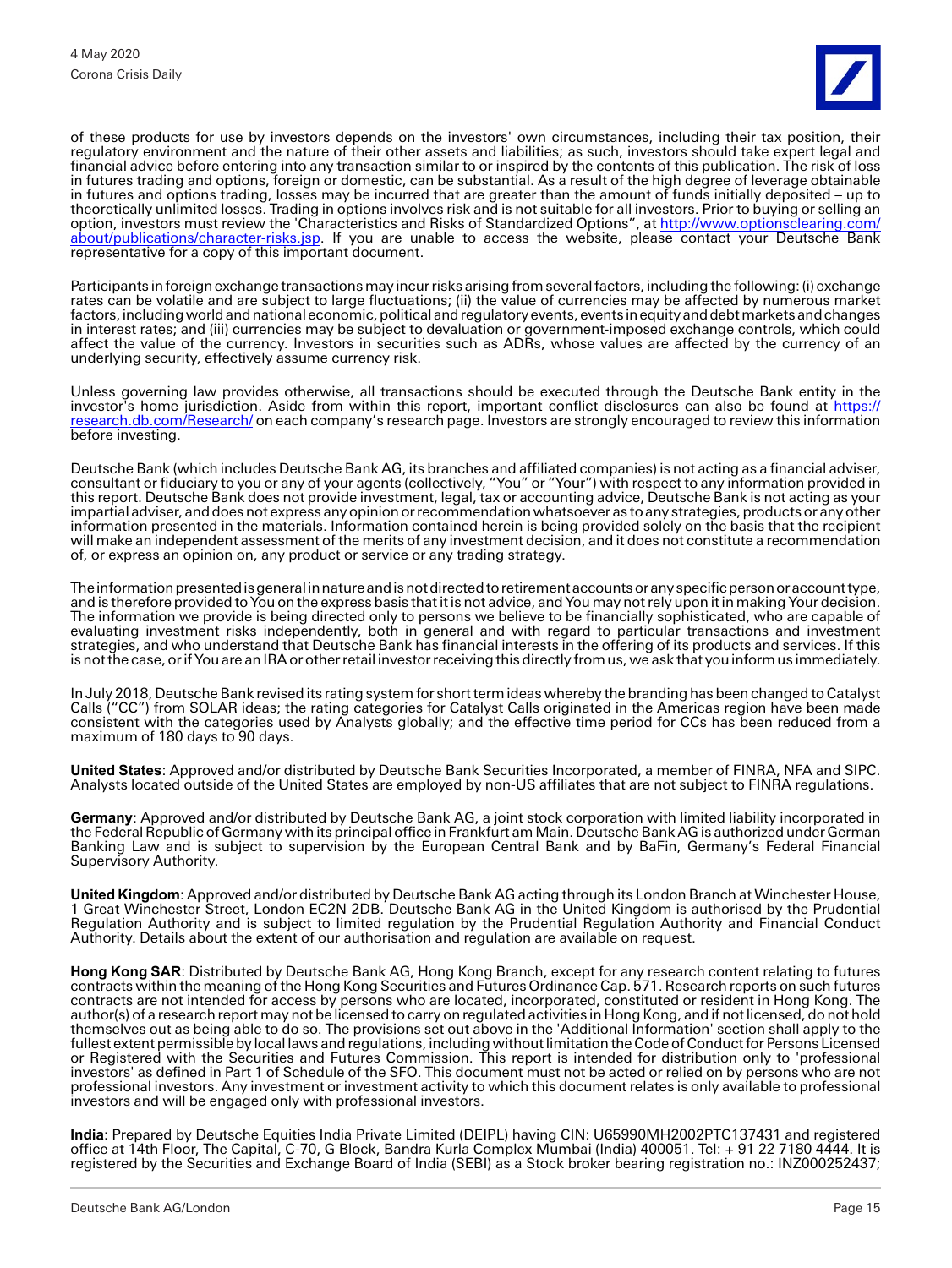

Merchant Banker bearing SEBI Registration no.: INM000010833 and Research Analyst bearing SEBI Registration no.: INH000001741. DEIPL may have received administrative warnings from the SEBI for breaches of Indian regulations. Deutsche Bank and/or its affiliate(s) may have debt holdings or positions in the subject company. With regard to information on associates, please refer to the "Shareholdings" section in the Annual Report at: <u>https://www.db.com/ir/en/annual-</u> [reports.htm.](https://www.db.com/ir/en/annual-reports.htm)

**Japan**: Approved and/or distributed by Deutsche Securities Inc.(DSI). Registration number - Registered as a financial instruments dealer by the Head of the Kanto Local Finance Bureau (Kinsho) No. 117. Member of associations: JSDA, Type II Financial Instruments Firms Association and The Financial Futures Association of Japan. Commissions and risks involved in stock transactions - for stock transactions, we charge stock commissions and consumption tax by multiplying the transaction amount by the commission rate agreed with each customer. Stock transactions can lead to losses as a result of share price fluctuations and other factors. Transactions in foreign stocks can lead to additional losses stemming from foreign exchange fluctuations. We may also charge commissions and fees for certain categories of investment advice, products and services. Recommended investment strategies, products and services carry the risk of losses to principal and other losses as a result of changes in market and/or economic trends, and/or fluctuations in market value. Before deciding on the purchase of financial products and/or services, customers should carefully read the relevant disclosures, prospectuses and other documentation. 'Moody's', 'Standard Poor's', and 'Fitch' mentioned in this report are not registered credit rating agencies in Japan unless Japan or 'Nippon' is specifically designated in the name of the entity. Reports on Japanese listed companies not written by analysts of DSI are written by Deutsche Bank Group's analysts with the coverage companies specified by DSI. Some of the foreign securities stated on this report are not disclosed according to the Financial Instruments and Exchange Law of Japan. Target prices set by Deutsche Bank's equity analysts are based on a 12-month forecast period..

**Korea**: Distributed by Deutsche Securities Korea Co.

**South Africa**: Deutsche Bank AG Johannesburg is incorporated in the Federal Republic of Germany (Branch Register Number in South Africa: 1998/003298/10).

**Singapore:** This report is issued by Deutsche Bank AG, Singapore Branch (One Raffles Quay #18-00 South Tower Singapore 048583, 65 6423 8001), which may be contacted in respect of any matters arising from, or in connection with, this report. Where this report is issued or promulgated by Deutsche Bank in Singapore to a person who is not an accredited investor, expert investor or institutional investor (as defined in the applicable Singapore laws and regulations), they accept legal responsibility to such person for its contents.

**Taiwan**: Information on securities/investments that trade in Taiwan is for your reference only. Readers should independently evaluate investment risks and are solely responsible for their investment decisions. Deutsche Bank research may not be distributed to the Taiwan public media or quoted or used by the Taiwan public media without written consent. Information on securities/instruments that do not trade in Taiwan is for informational purposes only and is not to be construed as a recommendation to trade in such securities/instruments. Deutsche Securities Asia Limited, Taipei Branch may not execute transactions for clients in these securities/instruments.

**Qatar**: Deutsche Bank AG in the Qatar Financial Centre (registered no. 00032) is regulated by the Qatar Financial Centre Regulatory Authority. Deutsche Bank AG - QFC Branch may undertake only the financial services activities that fall within the scope of its existing QFCRA license. Its principal place of business in the QFC: Qatar Financial Centre, Tower, West Bay, Level 5, PO Box 14928, Doha, Qatar. This information has been distributed by Deutsche Bank AG. Related financial products or services are only available only to Business Customers, as defined by the Qatar Financial Centre Regulatory Authority.

**Russia**: The information, interpretation and opinions submitted herein are not in the context of, and do not constitute, any appraisal or evaluation activity requiring a license in the Russian Federation.

**Kingdom of Saudi Arabia**: Deutsche Securities Saudi Arabia LLC Company (registered no. 07073-37) is regulated by the Capital Market Authority. Deutsche Securities Saudi Arabia may undertake only the financial services activities that fall within the scope of its existing CMA license. Its principal place of business in Saudi Arabia: King Fahad Road, Al Olaya District, P.O. Box 301809, Faisaliah Tower - 17th Floor, 11372 Riyadh, Saudi Arabia.

**United Arab Emirates**: Deutsche Bank AG in the Dubai International Financial Centre (registered no. 00045) is regulated by the Dubai Financial Services Authority. Deutsche Bank AG - DIFC Branch may only undertake the financial services activities that fall within the scope of its existing DFSA license. Principal place of business in the DIFC: Dubai International Financial Centre, The Gate Village, Building 5, PO Box 504902, Dubai, U.A.E. This information has been distributed by Deutsche Bank AG. Related financial products or services are available only to Professional Clients, as defined by the Dubai Financial Services Authority.

**Australia and New Zealand**: This research is intended only for 'wholesale clients' within the meaning of the Australian Corporations Act and New Zealand Financial Advisors Act, respectively. Please refer to Australia-specific research disclosures and related information a[t https://australia.db.com/australia/content/research-information.html W](https://australia.db.com/australia/content/research-information.html)here research refers to any particular financial product recipients of the research should consider any product disclosure statement, prospectus or other applicable disclosure document before making any decision about whether to acquire the product. In preparing this report, the primary analyst or an individual who assisted in the preparation of this report has likely been in contact with the company that is the subject of this research for confirmation/clarification of data, facts, statements, permission to use company-sourced material in the report, and/or site-visit attendance. Without prior approval from Research Management, analysts may not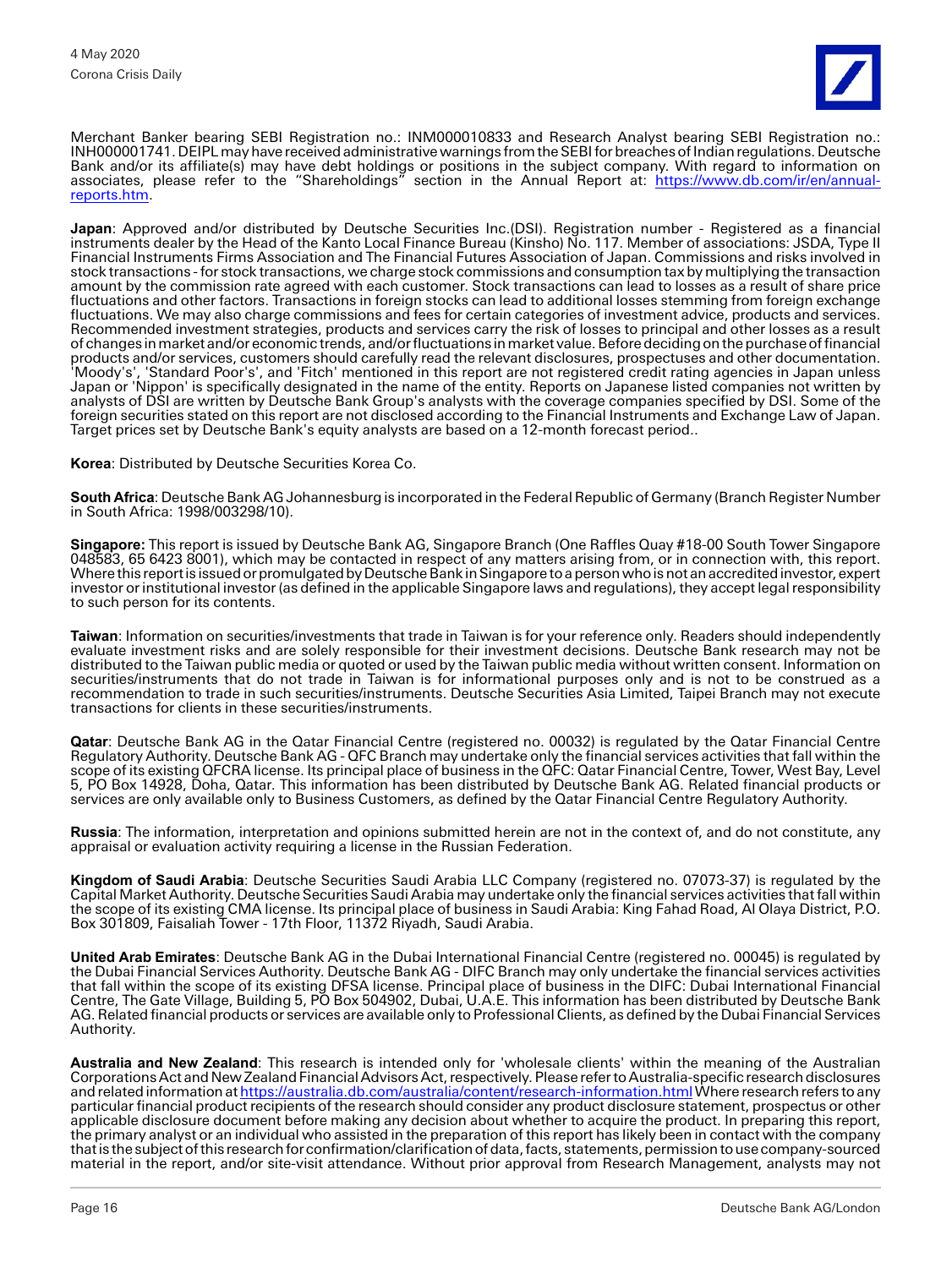

accept from current or potential Banking clients the costs of travel, accommodations, or other expenses incurred by analysts attending site visits, conferences, social events, and the like. Similarly, without prior approval from Research Management and Anti-Bribery and Corruption ("ABC") team, analysts may not accept perks or other items of value for their personal use from issuers they cover.

Additional information relative to securities, other financial products or issuers discussed in this report is available upon request. This report may not be reproduced, distributed or published without Deutsche Bank's prior written consent.

Backtested, hypothetical or simulated performance results have inherent limitations. Unlike an actual performance record based on trading actual client portfolios, simulated results are achieved by means of the retroactive application of a backtested model itself designed with the benefit of hindsight. Taking into account historical events the backtesting of performance also differs from actual account performance because an actual investment strategy may be adjusted any time, for any reason, including a response to material, economic or market factors. The backtested performance includes hypothetical results that do not reflect the reinvestment of dividends and other earnings or the deduction of advisory fees, brokerage or other commissions, and any other expenses that a client would have paid or actually paid. No representation is made that any trading strategy or account will or is likely to achieve profits or losses similar to those shown. Alternative modeling techniques or assumptions might produce significantly different results and prove to be more appropriate. Past hypothetical backtest results are neither an indicator nor guarantee of future returns. Actual results will vary, perhaps materially, from the analysis.

Copyright © 2020 Deutsche Bank AG